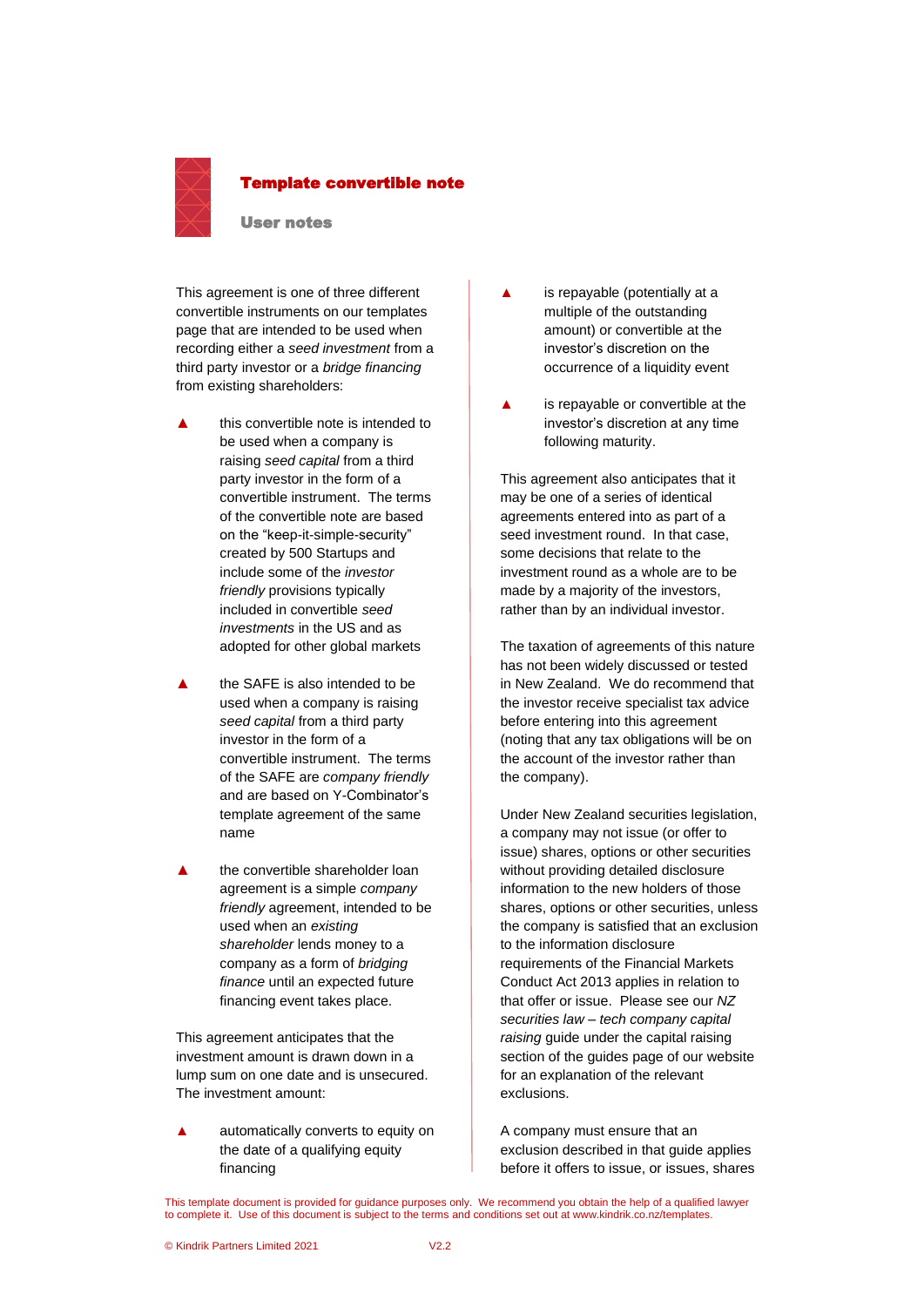or other securities (including this convertible note).

#### using this template

The *User Notes* and the statements in the footer below (all marked in red) are included to assist in the preparation of this document. They are for reference only – you should delete all user notes and the statements in the footer from the final form of your document.

The use of [*square brackets*] around black text means that:

**▲** the requested details need to be inserted

- **▲** there are different options for you to consider within a clause
- **▲** the whole clause is optional and you need to consider whether to include it, based on the company's circumstances and the user notes.

Before finalising your document, check for all square brackets to ensure you have considered the relevant option and ensure that all square brackets have been deleted.

If you delete any clauses or schedules, remember to cross reference check the document.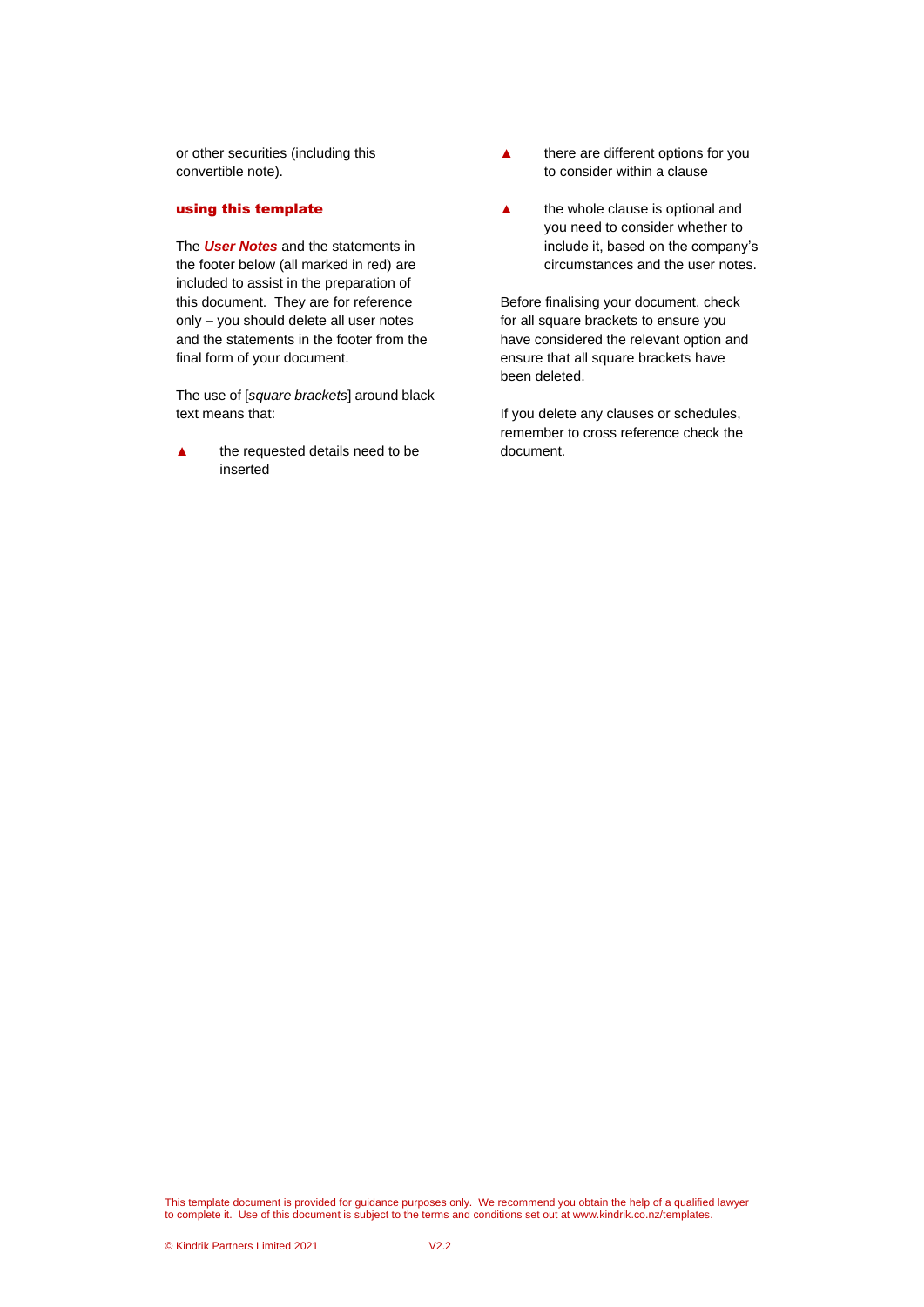# CONVERTIBLE NOTE

# **DATE**

# **PARTIES**

1 **[***User note: Use this description if the Investor is a company.***] [***INSERT NAME OF COMPANY***] LIMITED,** company number [*insert company number*] (**Investor**)

**[***User note: Use this description if the Investor is an individual.***] [***INSERT***]** (**Investor**)

**[***User note: Use this description if the Investor is a trust.***] [***INSERT***]**, **[***INSERT***]** and **[***INSERT***]** as trustees of [*insert name of trust*] (together, the **Investor**)

2 **[***User note: Use this description for the company receiving the investment.***] [***INSERT NAME OF COMPANY***] LIMITED**, company number [*insert company number*] (**Company**)

# **BACKGROUND**

The Investor has agreed to provide to the Company an investment amount of \$[*insert*] on the terms set out in this Agreement.

| <b>SIGNED</b> for and on behalf of [INSERT<br><b>NAME OF COMPANY] LIMITED by:</b> |                                            |
|-----------------------------------------------------------------------------------|--------------------------------------------|
|                                                                                   | Signature of authorised signatory          |
|                                                                                   | Print full name of authorised<br>signatory |
| [User note: Use the following signature block if the Investor is a company.]      |                                            |
| <b>SIGNED</b> for and on behalf of [INSERT<br><b>NAME OF COMPANY] LIMITED by:</b> |                                            |
|                                                                                   | Signature of authorised signatory          |
|                                                                                   |                                            |
|                                                                                   | Print full name of authorised              |
|                                                                                   | signatory                                  |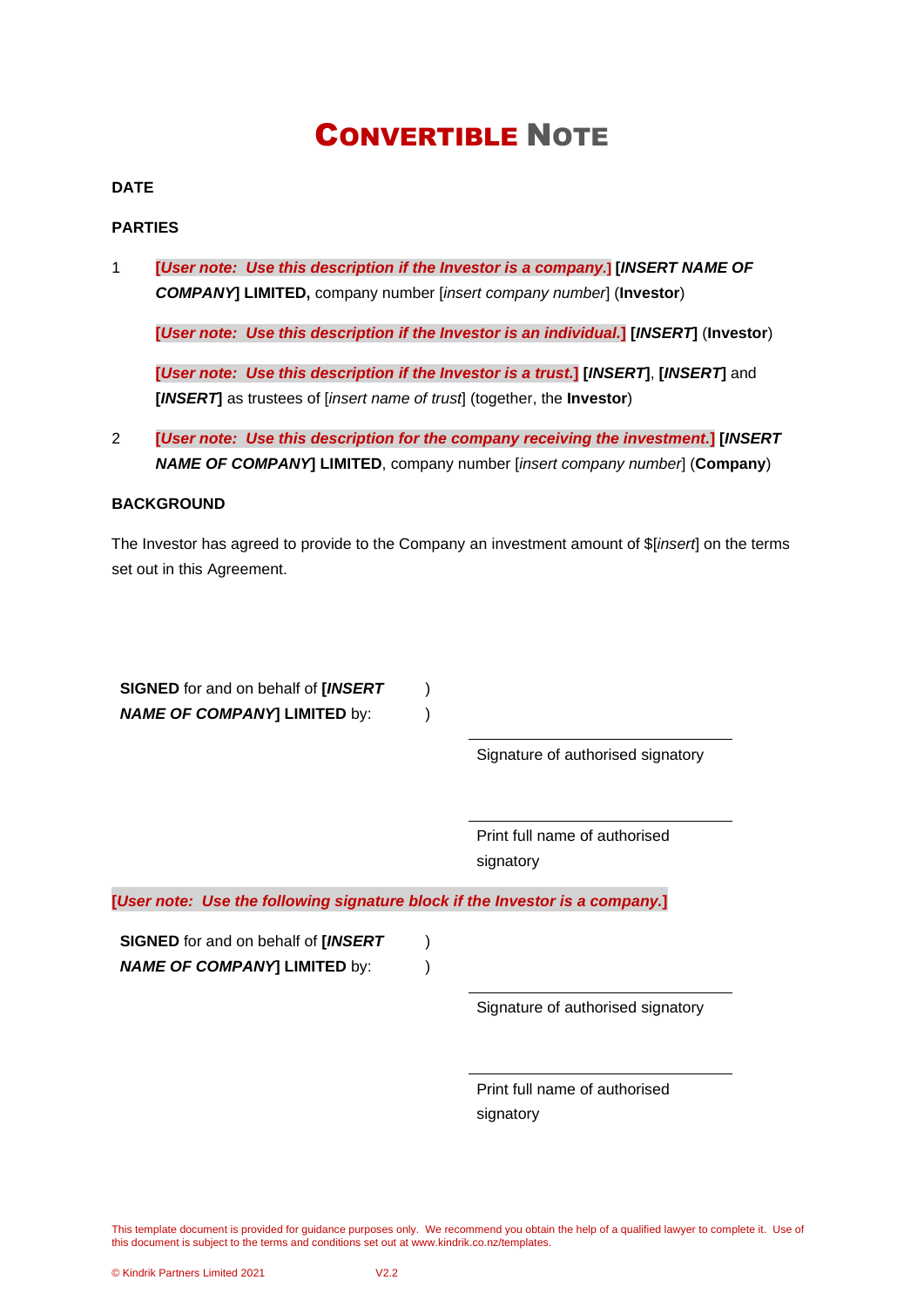**[***User note: Use the following signature block if the Investor is an individual.***]**

) )

**SIGNED** by **[***INSERT NAME OF INDIVIDUAL***]**:

**Signature** 

**[***User note: Use the following signature block if the Investor is a trust. Each trustee of the trust must sign the agreement. Insert this signature block for each trustee.***]**

> ) ) )

**SIGNED** by **[***INSERT NAME OF TRUSTEE***]** as trustee of the **[***INSERT NAME OF TRUST***]**:

Signature of [*insert name of trustee*]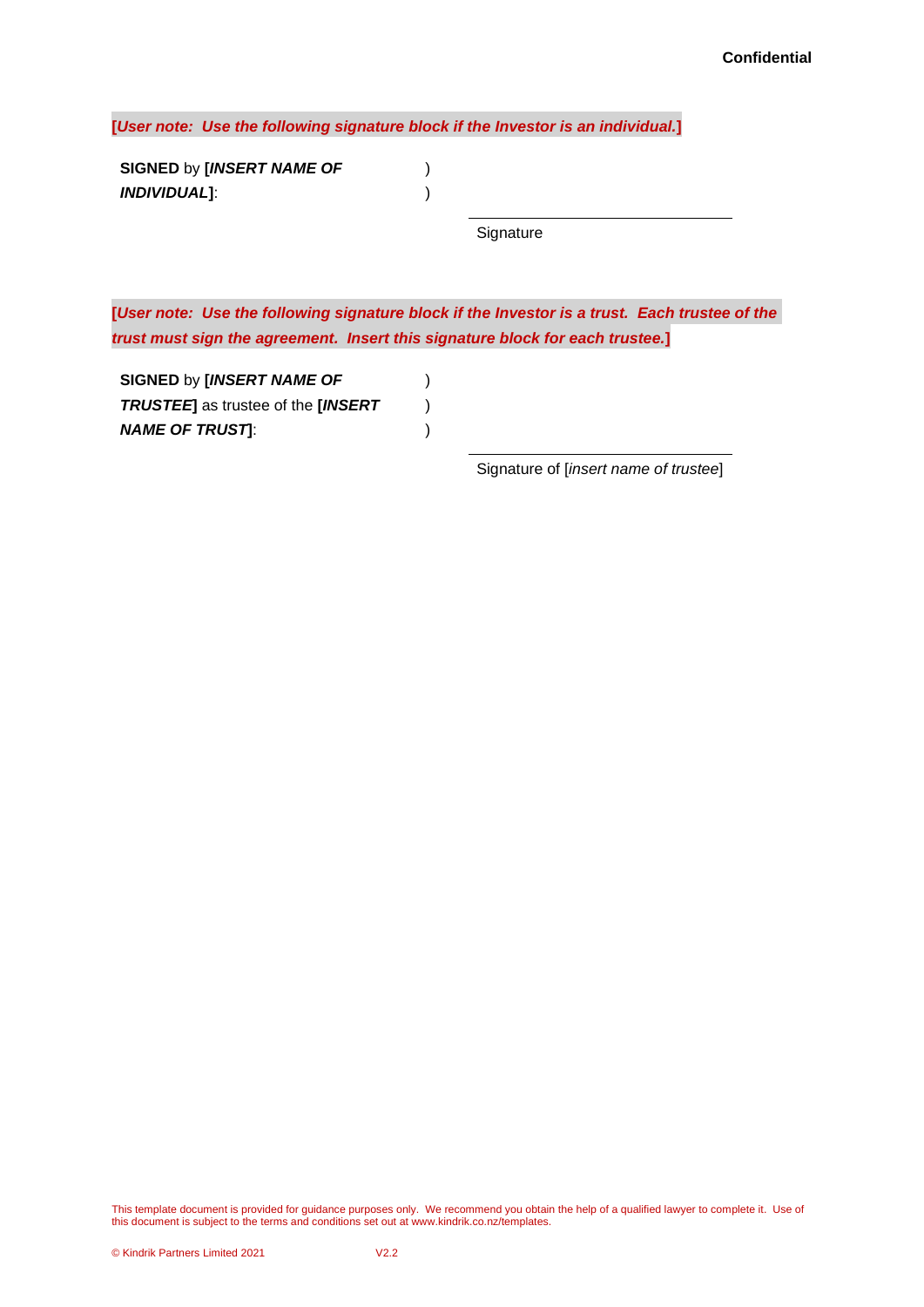# **TERMS OF THE AGREEMENT**

# 1 INTERPRETATION

1.1 **Definitions:** In the Agreement, unless the context requires otherwise:

| <b>Definition</b>       | <b>Meaning</b> |                                                                                                                                                                                    |
|-------------------------|----------------|------------------------------------------------------------------------------------------------------------------------------------------------------------------------------------|
| <b>Agreement</b>        |                | this agreement, including any schedule attached to it.                                                                                                                             |
| <b>Business Day</b>     |                | Monday to Friday, other than any public holiday within the<br>meaning of section 44 of the Holidays Act 2003 that occurs in<br>[insert the city where the Company is located].     |
| <b>Conversion</b>       | clause 4.      | the conversion of the Investment Amount, together with all<br>unpaid interest accrued on it, into Conversion Shares under                                                          |
| <b>Conversion Price</b> | ▲              | for a Conversion under clause 4.1, a price per Share<br>equal to the lower of:                                                                                                     |
|                         |                | the Valuation Cap divided by the Fully Diluted<br>$\rm{>}$<br>Capitalisation immediately prior to the Qualifying<br>Equity Financing; and                                          |
|                         |                | the price per Share at which Shares were issued<br>$\rm{>}$<br>to investors under the Qualifying Equity<br>Financing, less a discount of [20%];                                    |
|                         |                | [User note: Alternatively, the Conversion Price on a                                                                                                                               |
|                         |                | <b>Qualifying Equity Financing can be calculated</b><br>without reference to a valuation cap and/or without                                                                        |
|                         |                | a discount to the price per share of the Qualifying<br><b>Equity Financing.]</b>                                                                                                   |
|                         | ▲              | for a Conversion under clause 4.3, a price per Share<br>equal to the Valuation Cap divided by the Fully Diluted<br>Capitalisation immediately prior to the Liquidity Event;<br>and |
|                         |                | for a Conversion under clause 4.4, a price per Share<br>equal to the Valuation Cap divided by the Fully Diluted                                                                    |

This template document is provided for guidance purposes only. We recommend you obtain the help of a qualified lawyer to complete it. Use of this document is subject to the terms and conditions set out at www.kindrik.co.nz/templates.

Capitalisation immediately prior to the Maturity Date.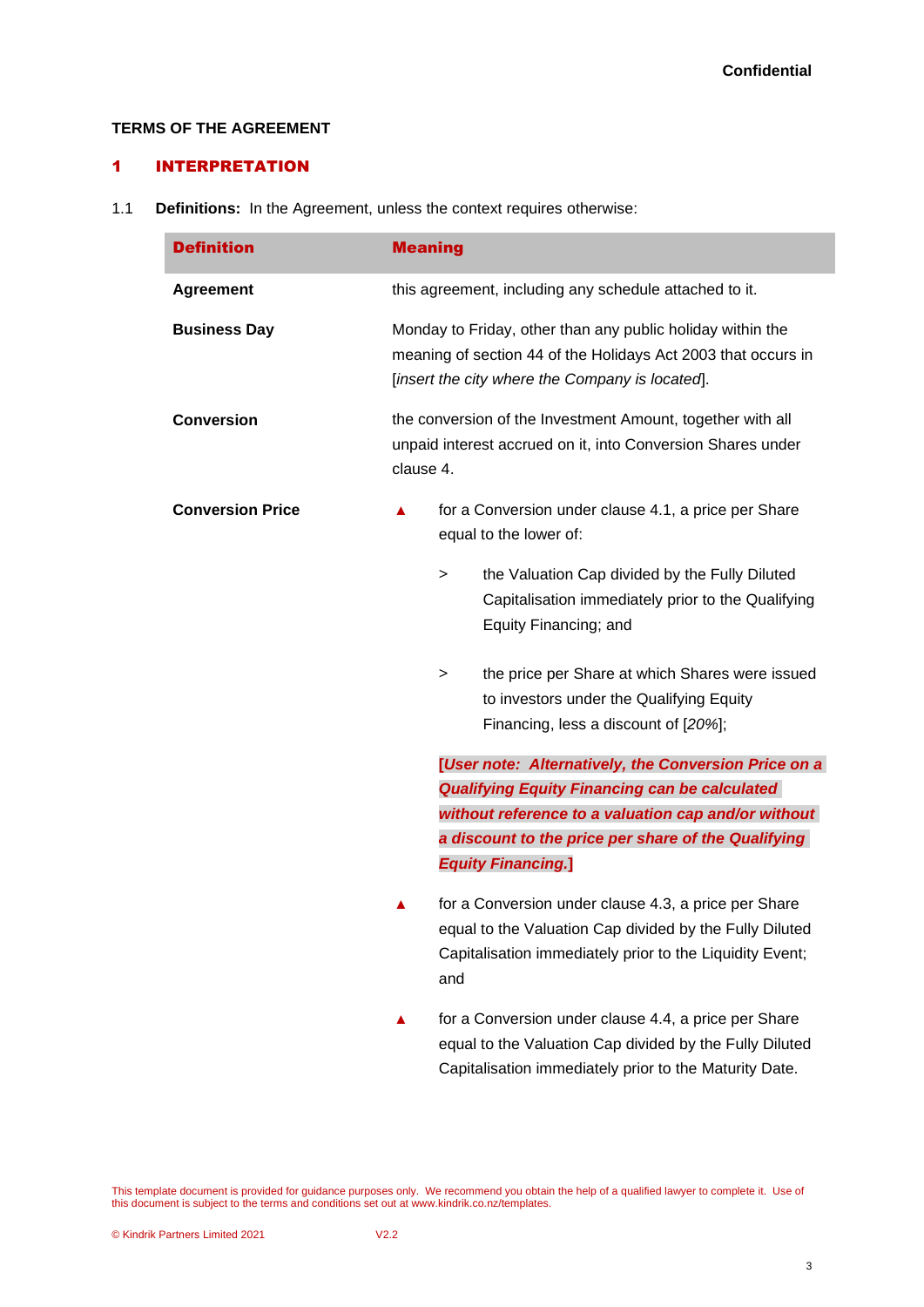| <b>Conversion Shares</b>            | for a Conversion under clause 4.1, the highest class of<br>▲<br>Shares issued under the Qualifying Equity Financing;                                                                                                                                                                                                                               |
|-------------------------------------|----------------------------------------------------------------------------------------------------------------------------------------------------------------------------------------------------------------------------------------------------------------------------------------------------------------------------------------------------|
|                                     | for a Conversion under clause 4.3, the highest class of<br>▲<br>Share in issue immediately prior to the Liquidity Event;<br>and                                                                                                                                                                                                                    |
|                                     | for a Conversion under clause 4.4, the highest class of<br>Share in issue on the Maturity Date.                                                                                                                                                                                                                                                    |
| <b>Drawdown Date</b>                | the later of [insert date] or the date that is two Business Days<br>following the satisfaction or waiver of all of the conditions set<br>out in clause 2.1, or such other date as the parties agree.                                                                                                                                               |
| <b>Fully Diluted Capitalisation</b> | the number of Shares on issue at the relevant time, including:                                                                                                                                                                                                                                                                                     |
|                                     | the number of Shares to be issued on the exercise of<br>▲<br>any options over, or other rights to be issued, Shares in<br>existence at the relevant time (excluding any conversion<br>of (i) the Investment Amount under the Agreement,<br>together with all unpaid interest accrued on it; and (ii) all<br>other convertible loans or notes); and |
|                                     | all Securities reserved and available for future issue<br>under any equity incentive or similar plan of the<br>Company, including any such plan created or increased<br>in connection with a Qualifying Equity Financing.                                                                                                                          |
| <b>Insolvency Event</b>             | has the meaning given in clause 8.1.                                                                                                                                                                                                                                                                                                               |
| <b>Intellectual Property Rights</b> | includes copyright and all worldwide rights conferred under<br>statute, common law or equity relating to inventions (including<br>patents), registered and unregistered trade marks and designs,<br>circuit layouts, data and databases, confidential information,<br>know-how, and all other rights resulting from intellectual<br>activity.      |
| <b>Interest Rate</b>                | [User note: If interest will not be charged, insert an                                                                                                                                                                                                                                                                                             |
|                                     | interest rate of 0%.]                                                                                                                                                                                                                                                                                                                              |
|                                     | [insert]% per annum.                                                                                                                                                                                                                                                                                                                               |
| <b>Investment Amount</b>            | \$[insert amount of the investment] or the principal amount<br>outstanding from time to time.                                                                                                                                                                                                                                                      |
| <b>Liquidity Event</b>              | any of the following events:                                                                                                                                                                                                                                                                                                                       |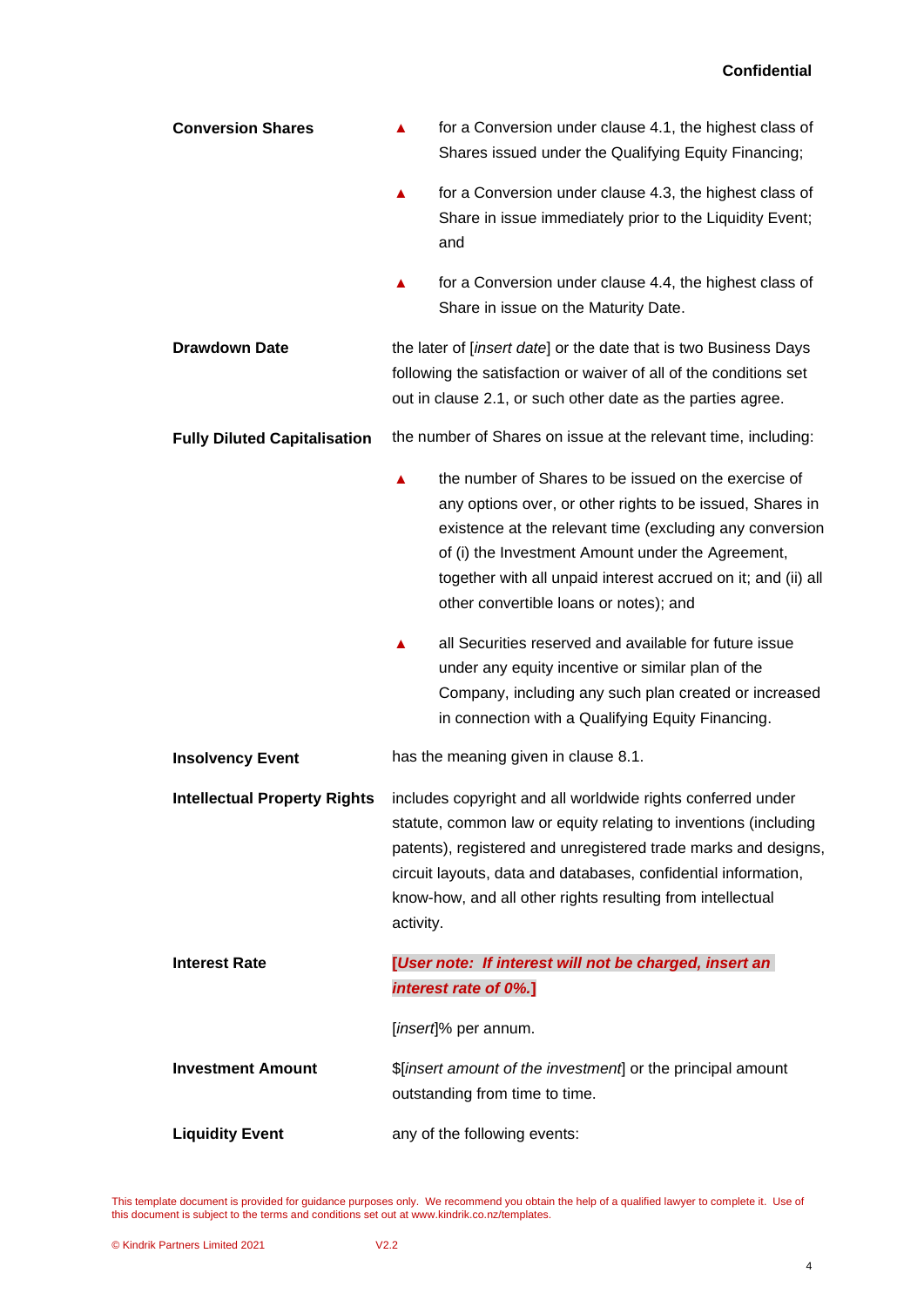| the Company or a shareholder (or shareholders) of the   |
|---------------------------------------------------------|
| Company enters into a binding agreement with a third    |
| party (or a group of associated third parties) on arms' |
| length terms under which the third party is to acquire  |
| (other than by way of a subscription for new Shares)    |
| 50% or more of the voting Shares of the Company, and    |
| that agreement becomes unconditional;                   |
|                                                         |

- the Company enters into a binding agreement to dispose of assets comprising more than half the value of the Company's assets, and that agreement becomes unconditional;
- **▲** the Company resolves to amalgamate with any other company (whether or not it is the continuing company), in a transaction that is in substance the same as those described above; or
- **▲** the Company enters into a listing agreement with the New Zealand stock exchange, or other national stock exchange of similar or better standing,

provided, however, that a transaction will not constitute a Liquidity Event if its sole purpose is to change the place of the Company's incorporation, or to create a holding company that will be owned in substantially the same proportions by the persons who held the Shares immediately prior to such transaction.

**[***Majority of Investors* **[***User note: Delete this definition if the Company is raising money from a single investor.***]**

> *investors representing greater than 50% of the aggregate Investment Amount outstanding in respect of all of the agreements in the Series.*]

**Maturity Date [***User note: On or after the Maturity Date, the Investor can elect to convert the Investment Amount if it has not already converted automatically due to a Qualifying Equity Financing. The Maturity Date should therefore be set far enough ahead to give the Company enough time to complete a Qualifying Equity Financing.***]**

the date that is [*24*] months following the Drawdown Date.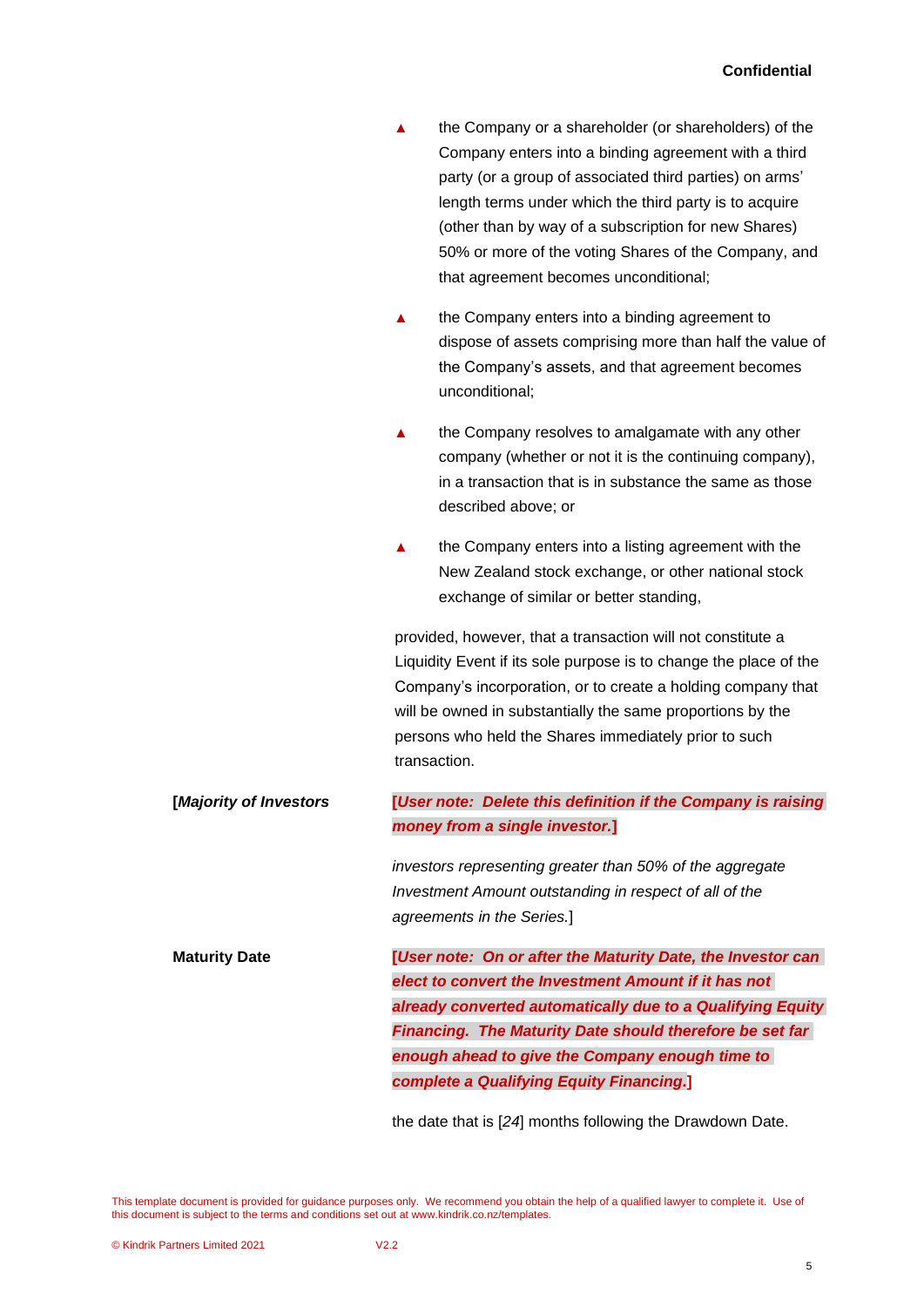| [Participation Amount          | [User note: See our note to clause 10.3.]                         |
|--------------------------------|-------------------------------------------------------------------|
|                                | \$[insert].]                                                      |
| <b>Purpose</b>                 | [User note: Consider the Purpose carefully. The                   |
|                                | <b>Company is required to use the Investment Amount only</b>      |
|                                | for this stated purpose (unless the Investor agrees               |
|                                | otherwise).]                                                      |
|                                | [meeting the Company's working capital requirements while         |
|                                | seeking to complete a Qualifying Equity Financing].               |
| <b>Qualifying Equity</b>       | [User note: The Investment Amount will automatically              |
| <b>Financing</b>               | convert to shares on the completion of a future funding           |
|                                | round of sufficient size. The minimum size of the                 |
|                                | <b>Qualifying Equity Financing will vary depending on a</b>       |
|                                | number of factors, including (i) the stage of the Company,        |
|                                | (ii) the amount raised in this funding round, (iii) the           |
|                                | purpose of this funding round, and (iv) the expected size         |
|                                | of the Company's next funding round. In general, the              |
|                                | minimum size of the Qualifying Equity Financing should            |
|                                | be high enough to reflect these factors, but not so high          |
|                                | that it cannot be reasonably achieved prior to the Maturity       |
|                                | Date.]                                                            |
|                                | the next issue or related series of issues by the Company of      |
|                                | Shares for capital raising purposes after the date of the         |
|                                | Agreement, under which the Company raises not less than           |
|                                | \$[insert] on arms' length terms.                                 |
| <b>Securities</b>              | any Share and any security that may be converted into Shares      |
|                                | or that gives the holder of the security the right to have Shares |
|                                | issued to it (including options and warrants).                    |
| [Series                        | [User note: Delete this definition if the Company is raising      |
|                                | money from a single investor.]                                    |
|                                | has the meaning given in clause 3.4.]                             |
| <b>Shareholders' Agreement</b> | a shareholders' agreement (or subscription and shareholders'      |
|                                | agreement) between the Company and all of the shareholders        |
|                                | of the Company.                                                   |
| <b>Shares</b>                  | shares in the Company.                                            |
| <b>Valuation Cap</b>           | [User note: The valuation cap is critical to the economics        |
|                                | of the note. The amount of the valuation cap divided by           |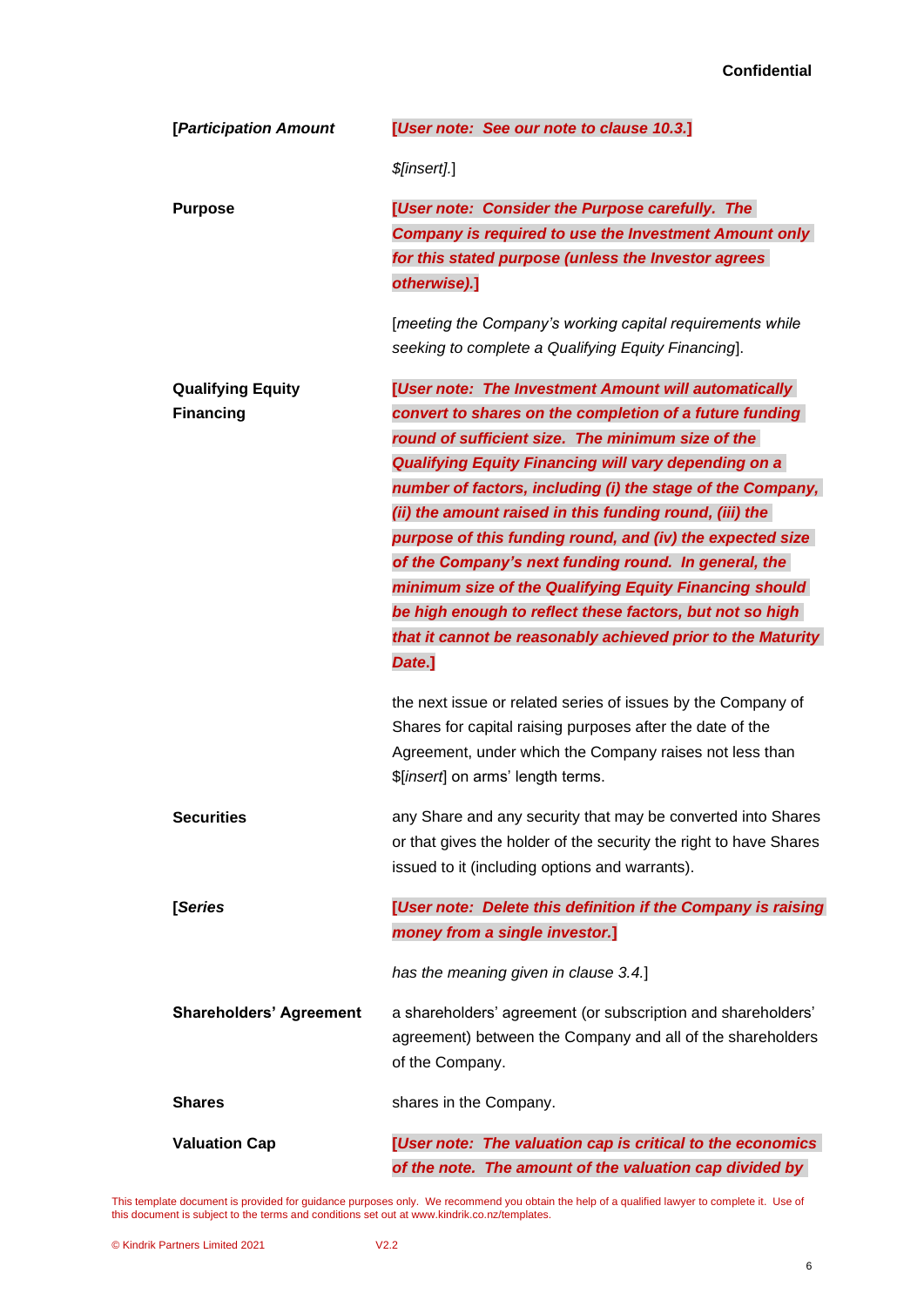*the number of shares on issue in the Company at the relevant time is the price per share at which the Investment Amount will convert to Conversion Shares on maturity or on the occurrence of a Liquidity Event (if the Investor elects to convert). On the occurrence of a Qualifying Equity Financing the price per share determined by the valuation cap is the highest price at which the Investment Amount will automatically convert to Conversion Shares (whereas the Investment Amount will automatically convert at a lower price per share if the capital raise is undertaken at a valuation that is lower than the valuation cap, after applying the discount set out in the definition of Conversion Price).***]**

\$[*insert valuation cap*].

## 1.2 **Interpretation**:

- $\mathbf{a}$ A reference to:
	- i a **clause** or a **schedule** is to a clause in or a schedule to the Agreement;
	- ii a **person** includes a body corporate, an association of persons (whether corporate or not), a trust, governmental or other regulatory body, authority or entity, in each case whether or not having a separate legal personality;
	- iii **including** and similar words do not imply any limitation;
	- iv a **statute** includes references to that statute as amended or replaced from time to time;
	- v a **party** is a reference to a party to the Agreement, and includes that party's permitted successors and permitted assigns; and
	- vi **\$** or **dollars** are to New Zealand currency.
- $\mathbf b$ The **headings** in the Agreement are for convenience only and have no legal effect.
- $\mathbf{C}$ The **singular** includes the plural and vice versa.

## <span id="page-8-1"></span>2 CONDITIONS

<span id="page-8-0"></span>2.1 **Conditions:** The Agreement is conditional on:

**[***User note: See our template "resolutions to approve a convertible instrument" for a directors' resolution approving the execution of the agreement and the issue of shares under it***.]**

This template document is provided for guidance purposes only. We recommend you obtain the help of a qualified lawyer to complete it. Use of this document is subject to the terms and conditions set out at www.kindrik.co.nz/templates.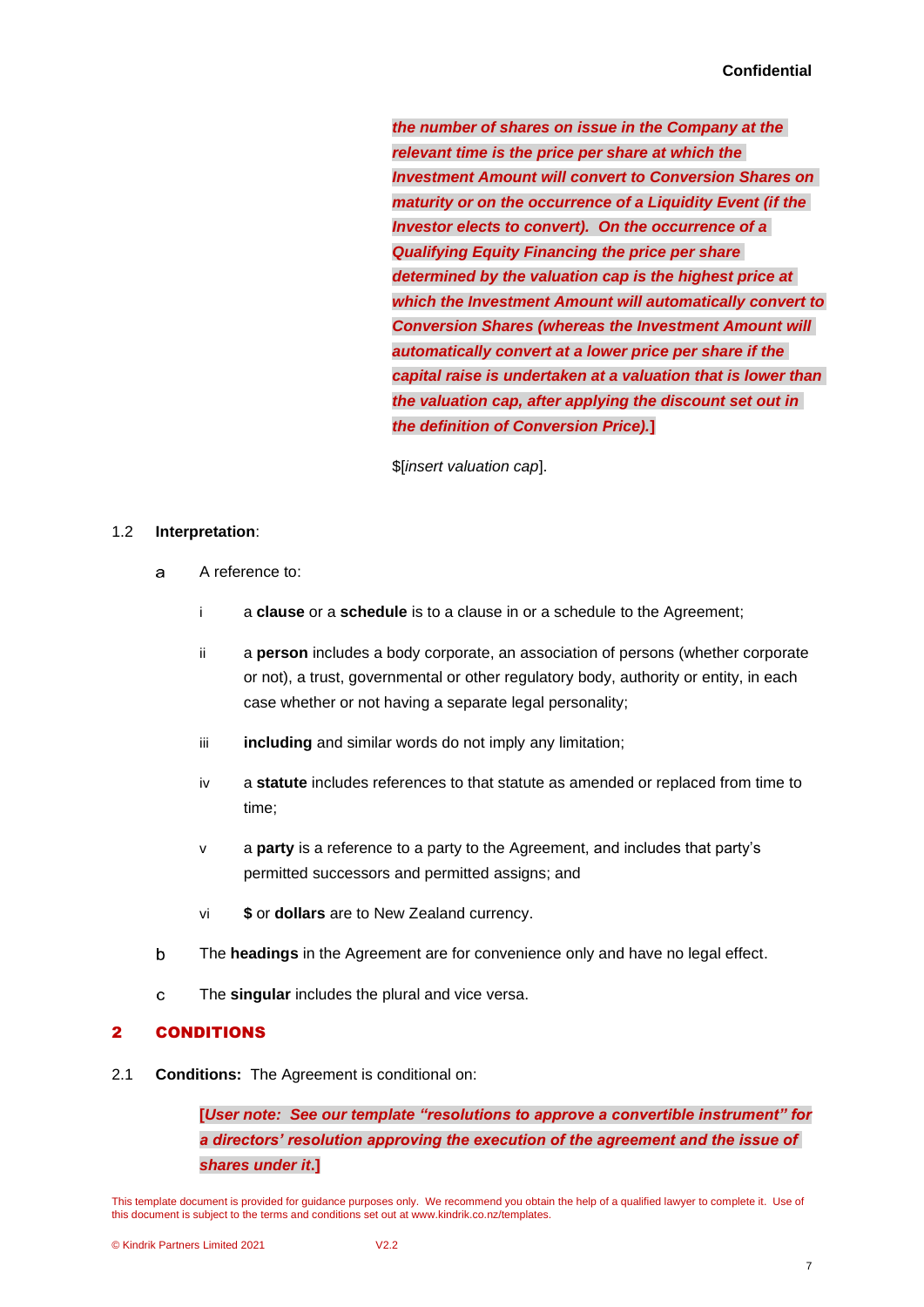- $\mathbf{a}$ the Company delivering to the Investor:
	- i resolutions of the directors and (if necessary) shareholders of the Company authorising the execution of the Agreement and the issue of the Conversion Shares on Conversion; and
	- ii to the extent necessary, signed waivers from the existing shareholders of the Company of any rights of pre-emption relating to the execution of the Agreement and any issue of Conversion Shares, arising under the Companies Act 1993, the constitution of the Company, or otherwise;

**[***User note: See our "NZ securities law – tech company capital raising" guide for an explanation of the relevant exclusions. A company must ensure that one of the exclusions described in that guide applies before it takes the Investment Amount.***]**

 $\mathbf b$ the Company being satisfied that an exclusion to the information disclosure requirements of the Financial Markets Conduct Act 2013 applies in relation to the execution of the Agreement by the Investor; and

**[***User note: Delete clause [2.1c](#page-9-0) if the Company is raising money from a single investor.***]**

- <span id="page-9-0"></span> $\mathbf C$ [*the Company entering into a series of agreements with other investors on terms that are, except for the Investment Amount, substantially the same as the Agreement and under which the aggregate investment amount payable to the Company in connection with those agreements, plus the Investment Amount, is at least \$[insert the minimum aggregate investment amount required in order for the Company and the Investor to proceed].*]
- <span id="page-9-1"></span>2.2 **Non-fulfilment:** If the conditions in clause [2.1](#page-8-0) are not satisfied or waived by both parties in writing on or before the date that is [*30 days*] following the date of the Agreement, the Investor or the Company may terminate the Agreement by written notice to the other. If the Agreement is cancelled in accordance with this clause [2.2,](#page-9-1) no party will have any obligation to any other party other than for a breach of the Agreement occurring before termination.

## 3 THE INVESTMENT AMOUNT AND TERMS OF THE AGREEMENT

- 3.1 **Investment Amount:** The Investor must make the Investment Amount available to the Company in one drawing only on the terms set out in the Agreement.
- 3.2 **Drawdown:** The Investor must pay the full amount of the Investment Amount to the Company on the Drawdown Date in cleared funds into the nominated account of the Company.
- 3.3 **Purpose:** The Company must use all amounts drawn down only for the Purpose or for any other purpose approved by the [*Investor/Majority of Investors*].

#### **[***User note: Delete clause [3.4](#page-10-4) if the Company is raising money from a single investor.***]**

This template document is provided for guidance purposes only. We recommend you obtain the help of a qualified lawyer to complete it. Use of this document is subject to the terms and conditions set out at www.kindrik.co.nz/templates.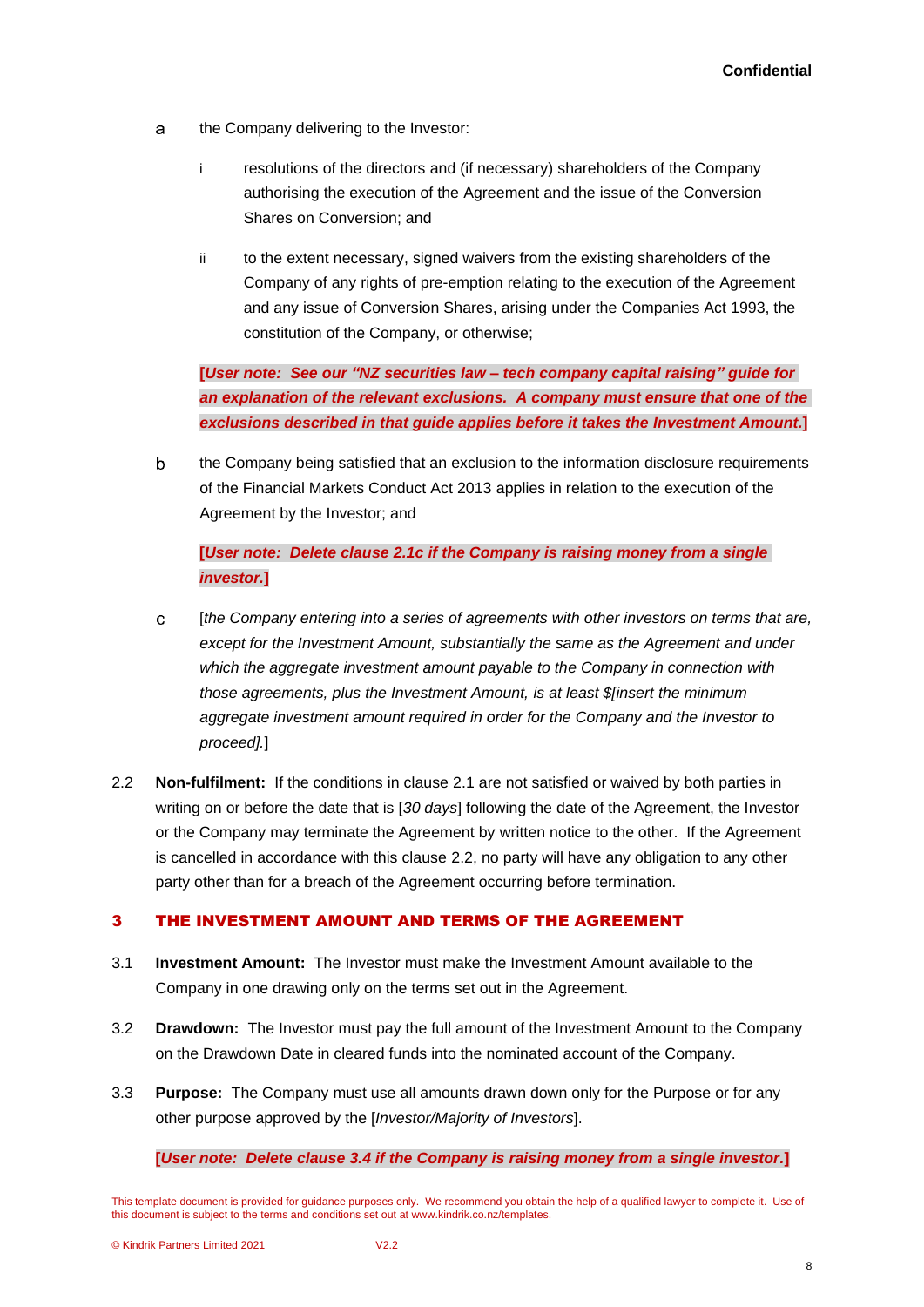<span id="page-10-4"></span>3.4 [*Series of agreements: The Agreement is one of a series of agreements which may be entered into by the Company with other investors on terms that are substantially the same as the Agreement (except for the Investment Amount and (in some cases) the Drawdown Date) (Series). The total capital raised under the Series may be up to \$[insert] and the other agreements in the Series may be entered into at any time up to [insert date] (and the Company may have entered into some or all of those other agreements as at the date of the Agreement).*]

# <span id="page-10-0"></span>4 CONVERSION

- <span id="page-10-1"></span>4.1 **Qualifying Equity Financing:** On the date of a Qualifying Equity Financing, the Investment Amount, together with all unpaid interest accrued on it, is to automatically convert into Conversion Shares by applying that amount to subscribe for Conversion Shares at the Conversion Price.
- 4.2 **Conversion documentation:** The Investor must execute any agreements, resolutions and/or other documents (including any subscription agreement or shareholders' agreement) that are required to be executed by the Investor in order to complete a Qualifying Equity Financing and/or record the Conversion contemplated by clause [4.1,](#page-10-1) provided that the terms of issue of the Conversion Shares are in accordance with clause [4.5.](#page-10-5)
- <span id="page-10-2"></span>4.3 **Liquidity Event:** If a Liquidity Event occurs, the [*Investor/Majority of Investors*] may elect to convert the Investment Amount [*and all other investment amounts under the Series*], together with all unpaid interest accrued, into Conversion Shares on the date of the Liquidity Event by applying that amount to subscribe for Conversion Shares at the Conversion Price. If the [*Investor/Majority of Investors*] [*does/do*] not elect to convert the Investment Amount, together with all unpaid interest accrued on it, to Conversion Shares, the Company must repay to the Investor the Investment Amount **[***User note: The right of an Investor to be repaid the Investment Amount, plus an additional amount equal to one times their Investment Amount, plus all unpaid interest accrued on the Investment Amount, on the occurrence of a Liquidity Event (if the Investor does not elect to convert) is included in the 500 Startups standard document on which this agreement is based. However, in our experience it is often negotiated out in favour of the Investor simply being repaid their original Investment Amount.***]** [*plus an additional amount equal to one times the Investment Amount*]*,* plus all unpaid interest accrued on the Investment Amount within 20 Business Days of the date of the Liquidity Event.
- <span id="page-10-3"></span>4.4 **Maturity conversion:** At any time on or after the Maturity Date, the [*Investor/Majority of Investors*] may elect, by written notice to the Company, to convert the Investment Amount [*and all other investment amounts under the Series*], together with all unpaid interest accrued, into Conversion Shares by applying that amount to subscribe for Conversion Shares at the Conversion Price.
- <span id="page-10-5"></span>4.5 **Terms of issue:** Shares issued as a consequence of a Conversion will rank for dividends from the date they are issued and will otherwise rank equally in all respects with all other Shares of the same class, except that in the case of a Conversion in accordance with clause [4.1,](#page-10-1) any

9

This template document is provided for guidance purposes only. We recommend you obtain the help of a qualified lawyer to complete it. Use of this document is subject to the terms and conditions set out at www.kindrik.co.nz/templates.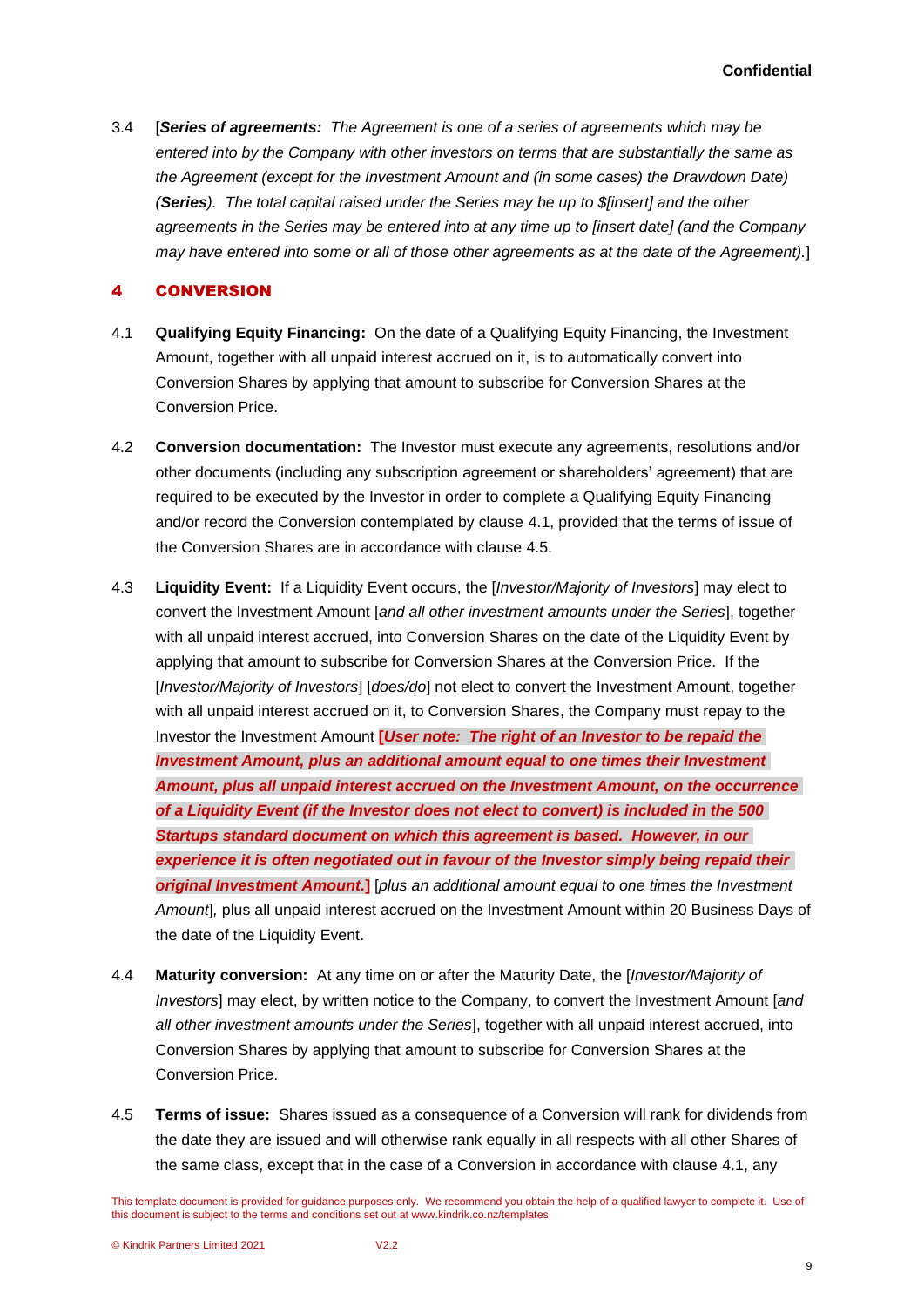price based anti-dilution rights, dividend rights, or liquidation preferences may be amended (at the discretion of the Company) to reflect the Conversion Price.

- 4.6 **Notice of Qualifying Equity Financing or Liquidity Event:** The Company must provide the Investor with written notice of:
	- the terms of a Qualifying Equity Financing at least 5 Business Days prior to the closing of a the Qualifying Equity Financing; and
	- b a Liquidity Event at least 10 Business Days prior to the occurrence of the Liquidity Event.
- 4.7 **Governing documents following a Liquidity Event or the Maturity Date:** Any Conversion Shares issued in accordance with clause [4.3](#page-10-2) or [4.4](#page-10-3) are to be issued subject to the terms of any constitution of the Company and any Shareholders' Agreement in force as at the date of issue of the Conversion Shares. Immediately following the issue of any Conversion Shares, the Investor must execute either the in force Shareholders' Agreement or a deed of accession to the in force Shareholders' Agreement, agreeing to be bound by its terms.
- 4.8 **Fractional entitlements:** The number of Conversion Shares to be issued to the Investor must be rounded up to the nearest whole number if there is a fractional entitlement.
- 4.9 **Adjustment:** If there is any bonus issue, consolidation or subdivision of any Shares or any reduction or cancellation of share capital (or any similar reorganisation of the capital of the Company), the Conversion Price must be adjusted by the Company, if necessary, to ensure that the economic effect of the Conversion remains the same.

# 5 INTEREST

- 5.1 **Interest: [***User note: Use the following option for simple interest.***]** [*Simple interest on the Investment Amount is to accrue [daily/monthly/annually] at the Interest Rate.*] **[***User note: Use the following option for compounding interest.***]** [*Interest on the Investment Amount is to accrue [daily/monthly/annually] and compound [monthly/annually] at the Interest Rate*.] The Company must pay the accrued interest on the Investment Amount on the date of repayment of the Investment Amount.
- 5.2 **Tax:** All references to the conversion or repayment of interest in the Agreement are net of any tax required to be withheld by law (if applicable).

# 6 REPAYMENT AND PREPAYMENT

6.1 **Repayment of Investment Amount:** The Company must repay the Investment Amount, together with all interest accrued on it , within 5 Business Days after receipt of a written demand from the [*Investor/Majority of Investors*], provided that the [*Investor/Majority of Investors*] must not make a demand under this clause before the Maturity Date.

**[***User note: Clause 6.2 prohibits the prepayment of the Investment Amount by the Company before the maturity of the Investment Amount. This is a critical feature of the* 

This template document is provided for guidance purposes only. We recommend you obtain the help of a qualified lawyer to complete it. Use of this document is subject to the terms and conditions set out at www.kindrik.co.nz/templates.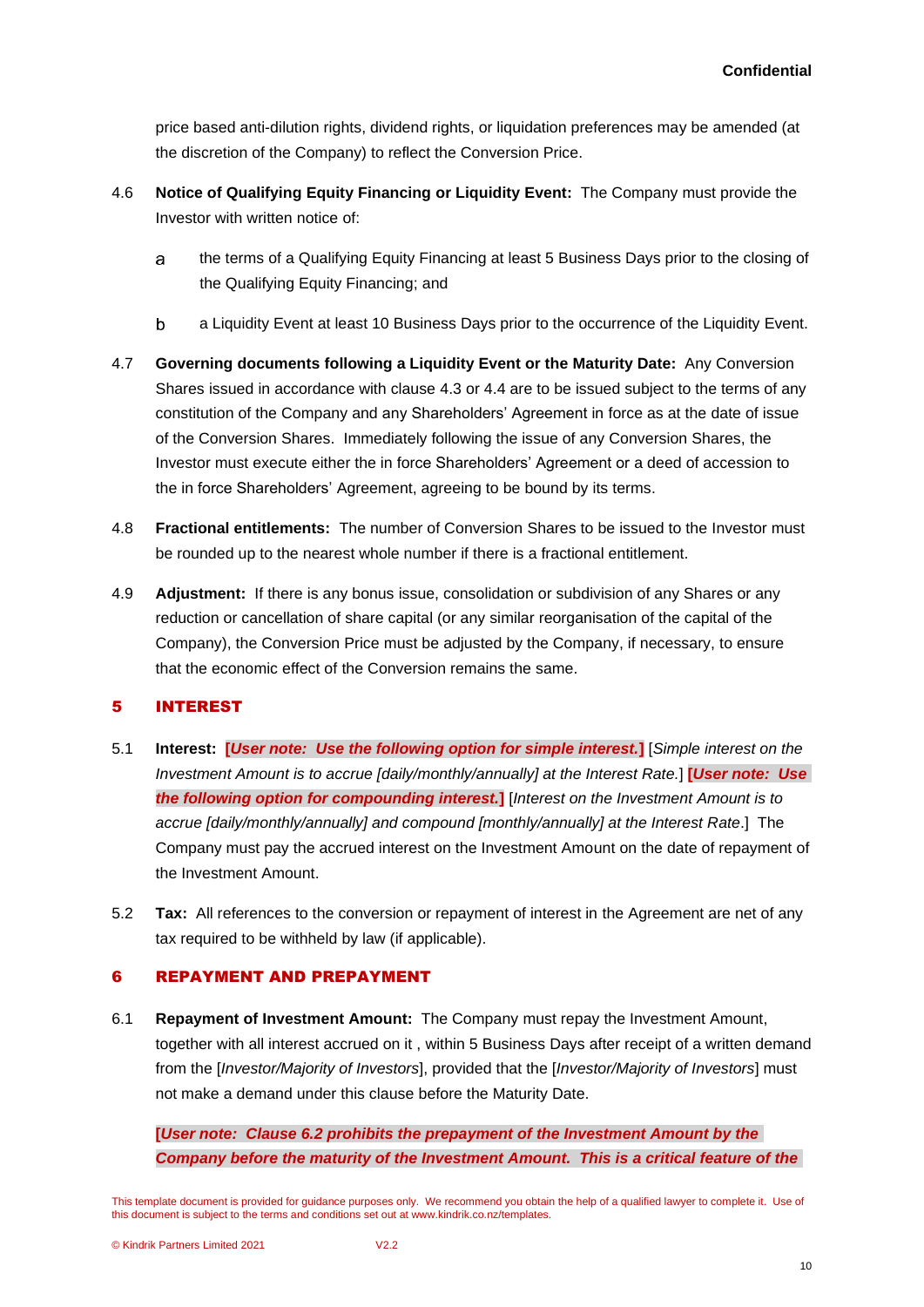*agreement as it ensures that the principal of the Investment Amount will convert to equity in the Company unless the Investor elects otherwise on the occurrence of a Liquidity Event or at maturity. The Company does have the option of repaying the interest that accrues on the Investment Amount at any time prior to a conversion.***]**

6.2 **No prepayment of Investment Amount:** The Company may not prepay all or any part of the Investment Amount prior to the date that is 5 Business Days following the Maturity Date. The Company may prepay all or any part of the interest accrued on the Investment Amount at any time after the Drawdown Date.

# 7 COMPANY'S UNDERTAKINGS

While the Investment Amount is outstanding, the Company:

- a must notify the Investor promptly in writing upon the occurrence of an Insolvency Event and provide a statement of steps being taken to remedy the Insolvency Event; and
- $\mathbf b$ must not, unless approved in writing by the [*Investor/Majority of Investors*]:
	- i make any material change to the business carried on by it at the date of the Agreement; or
	- ii pay any dividend or make any other distributions in respect of its Shares.

# 8 INSOLVENCY EVENTS

- <span id="page-12-1"></span><span id="page-12-0"></span>8.1 **Default:** An **Insolvency Event** occurs if:
	- an order is made, resolution passed or legal proceedings issued (other than a a proceeding which is vexatious or frivolous), or corporate action is taken, notice given or other step taken for the winding up or liquidation of the Company;
	- b a liquidator, receiver, manager, statutory manager, inspector, trustee or other similar person is appointed in respect of the Company or some or all of its assets;
	- any distress, attachment, or execution is levied, issued, enforced or obtained on or  $\mathbf{C}$ against all or a material part of the Company's assets;
	- $\mathbf d$ any security over all of the assets of the Company is enforced;
	- $\mathsf{e}\,$ the Company suspends, stops, or threatens to suspend or stop payment of a material part of its debts;
	- $\mathsf{f}$ the Company commences negotiations or takes any proceedings for the general deferral, readjustment or rescheduling of its indebtedness, or a material part of its indebtedness;
	- the Company makes, or proposes to make, any assignment, arrangement or composition g for the benefit of its creditors generally;

This template document is provided for guidance purposes only. We recommend you obtain the help of a qualified lawyer to complete it. Use of this document is subject to the terms and conditions set out at www.kindrik.co.nz/templates.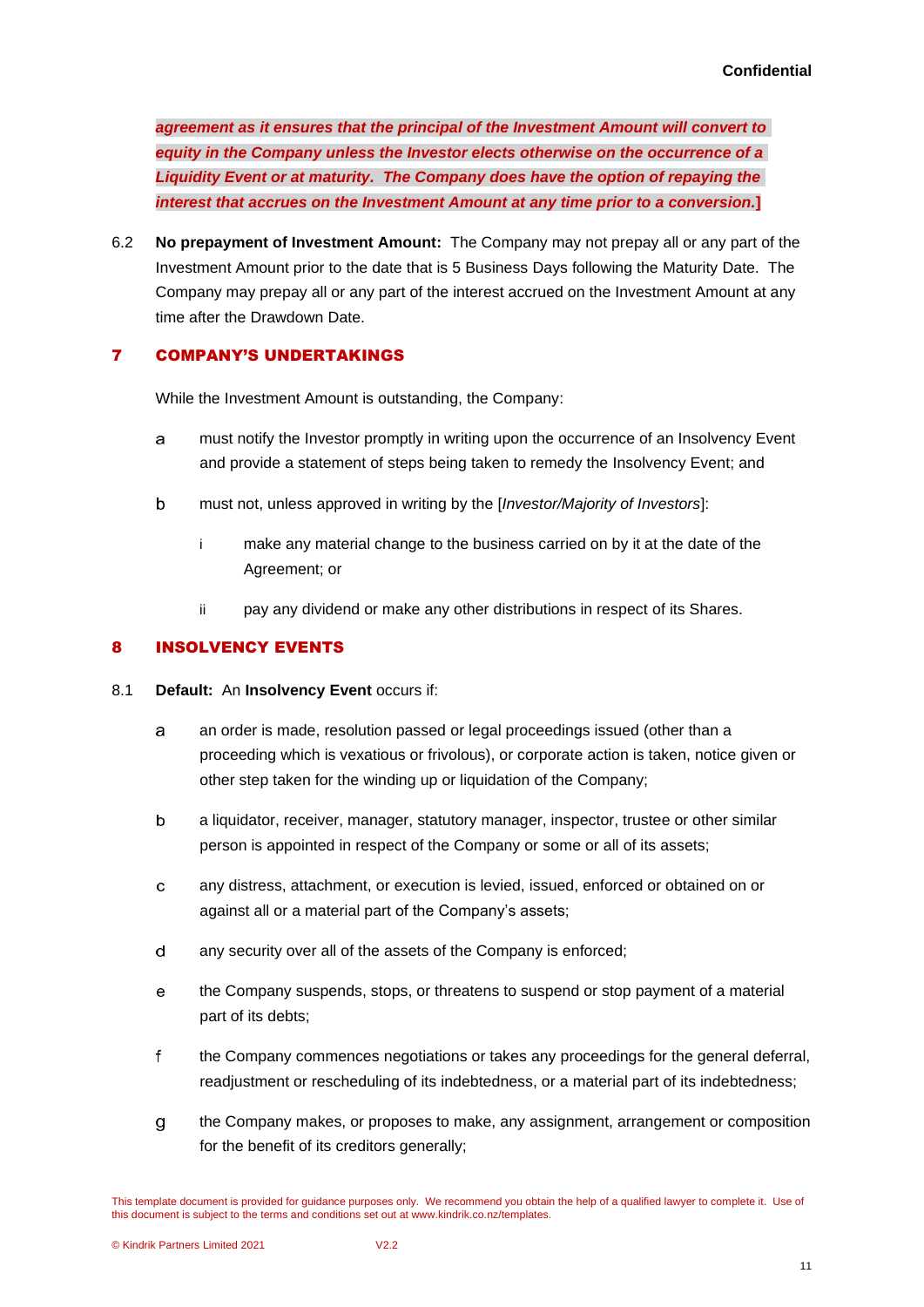- <span id="page-13-0"></span> $\mathsf{h}$ the Company ceases or threatens to cease to carry on all or substantially all of its business or operations; or
- i. any event occurs that is in substance the same as those in clause [8.1a](#page-12-1) to [8.1h](#page-13-0) above.
- 8.2 **Acceleration:** The Investor may, by written notice to the Company at any time after the occurrence of an Insolvency Event, declare the Investment Amount, together with all interest accrued on it, due and payable. Following receipt of that notice from the Investor, the Company must immediately repay the Investment Amount together with all interest accrued on it.

# <span id="page-13-2"></span>9 WARRANTIES

- 9.1 **Mutual warranties:** Each party represents and warrants to the other that the following is true as at the date of the Agreement:
	- if it is a company, it is duly incorporated and validly existing under the laws of New  $\mathbf{a}$ Zealand;
	- it has the power, and, if it is a company, has taken all necessary action (including the b passing of all resolutions and obtaining any necessary consents) to enter into, execute and deliver, and exercise its rights, and perform its obligations, under the Agreement; and
	- it has validly executed and delivered the Agreement and its obligations under the  $\mathbf{c}$ Agreement are legal, valid and binding and the Agreement is enforceable against it in accordance with its terms.
- <span id="page-13-1"></span>9.2 **Company warranties:** The Company warrants to the Investor that the following is true as at the date of the Agreement:
	- a as far as the Company is aware, the Company owns or is legally entitled to use all Intellectual Property Rights used in the conduct of its business;
	- $\mathbf b$ as far as the Company is aware, the business of the Company does not infringe any Intellectual Property Rights of any other person and, as far as the Company is aware, no claims relating to Intellectual Property Rights used by the Company are pending or threatened by any third party;
	- the Company is not a party to any legal proceedings, arbitration, or statutory or  $\mathbf{C}$ governmental inquiry of any kind, nor is the Company aware of any such legal proceedings, arbitration or inquiry, pending or threatened against the Company;
	- d as far as the Company is aware, there is not any existing cause of action, or facts or circumstances that could be used for commencing legal proceedings, either civil or criminal, against the Company that could prevent or materially alter or delay any of the transactions contemplated by the Agreement[.] / [*; and*]

This template document is provided for guidance purposes only. We recommend you obtain the help of a qualified lawyer to complete it. Use of this document is subject to the terms and conditions set out at www.kindrik.co.nz/templates.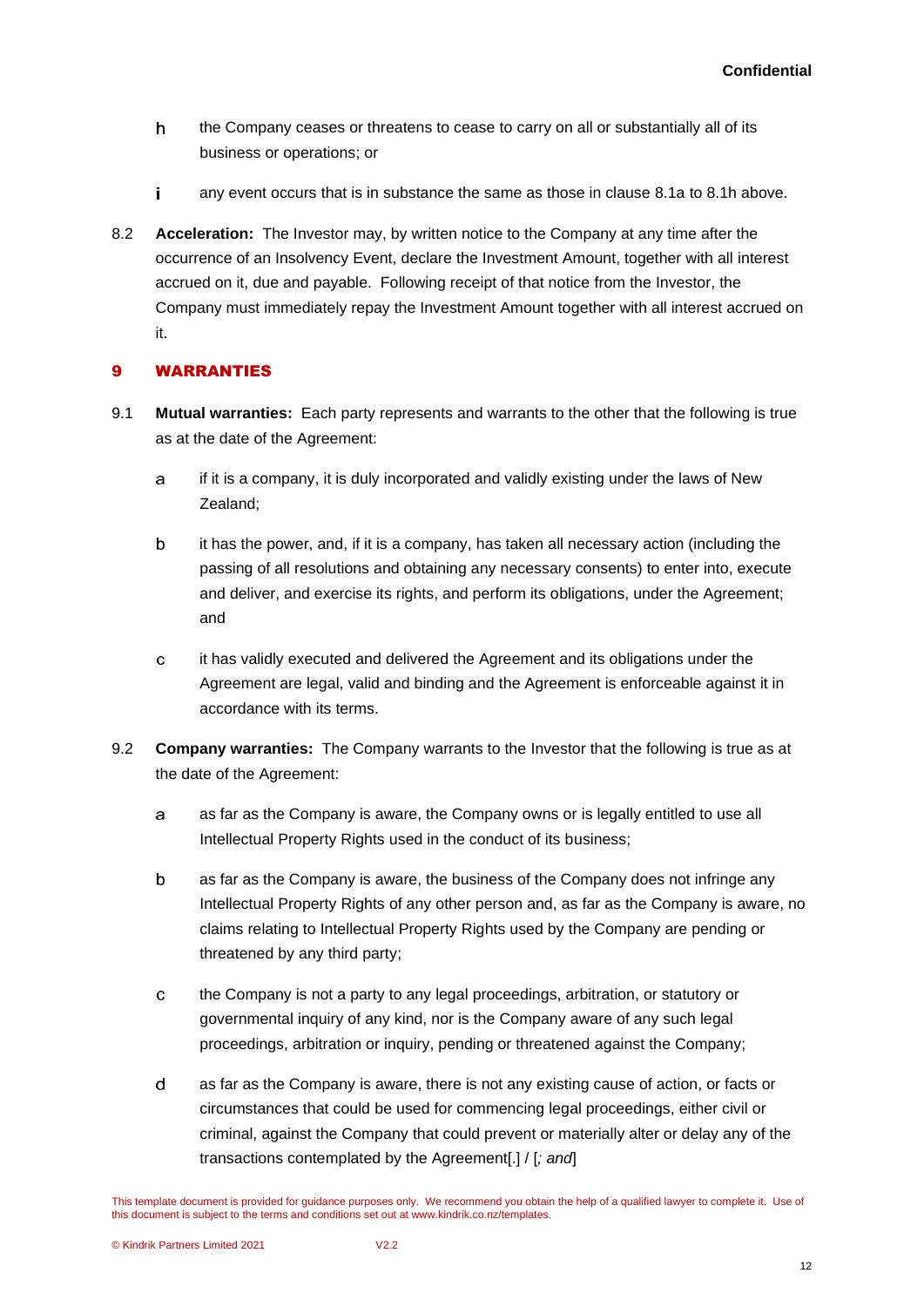- $\mathbf{e}$ [*the Company has no actual or contingent liabilities greater than \$[50,000]*].
- 9.3 **Exclusions from warranty claims:** No facts or circumstances will give rise to a claim by the Investor against the Company under clause [9.2](#page-13-1) to the extent that those facts or circumstances:
	- were fairly disclosed in Schedule 2; a
	- were available on a public register, file or record maintained by the New Zealand b Companies Office, the Intellectual Property Office of New Zealand or the Personal Property Securities Register as at the date of the Agreement; or
	- $\mathbf{c}$ arose because of an action taken by the Company with the [*Investor's/Majority of Investors'*] prior written consent.
- 9.4 **Timing:** The Company will have no obligation to the Investor in respect of any claim under clause [9.2](#page-13-1) unless written notice of that claim is given to the Company within 12 months of the date of the Agreement.
- 9.5 **Aggregate maximum liability:** The Company's aggregate liability to the Investor in respect of a breach of any of the warranties set out in clause [9.2](#page-13-1) will be limited to the Investment Amount.

# <span id="page-14-0"></span>10 [ADDITIONAL INVESTOR RIGHTS]

**[***User note: Some investors may expect additional information, control or protection rights. A non-exhaustive list of potential additional rights are set out in clauses 10.1 to 10.3 below. If offered, the Company may want to restrict those additional rights to major investors only.***]**

- *10.1* **[***Regular reporting: [If the Investment Amount is greater than \$[insert]], [t/T]he Company must provide the following high level reports to the Investor within 10 Business Days following the end of each quarter:*
	- *a summary financial report setting out the Company's revenue and cash expenditure for*  a *the most recently completed quarter and its remaining cash runway; and*
	- $\mathbf b$ *a management report covering the key discoveries, successes and learnings of the Company.*
- *10.2* **[***Financial statements: [If the Investment Amount is greater than \$[insert]], [t/T]he Company must ensure that it provides to the Investor, within 60 Business Days from the end of the Company's financial year, financial statements for that year prepared in accordance with accounting principles, standards and practices generally accepted in New Zealand.*]

**[***User note: Some investors may want a right to participate in the Qualifying Equity Financing. If granted, include the participation right set out in clause 10.3. The amount of the Qualifying Equity Financing that must be offered to the Investor is defined as the "Participation Amount". Setting the Participation Amount at 1x the Investment Amount* 

This template document is provided for guidance purposes only. We recommend you obtain the help of a qualified lawyer to complete it. Use of this document is subject to the terms and conditions set out at www.kindrik.co.nz/templates.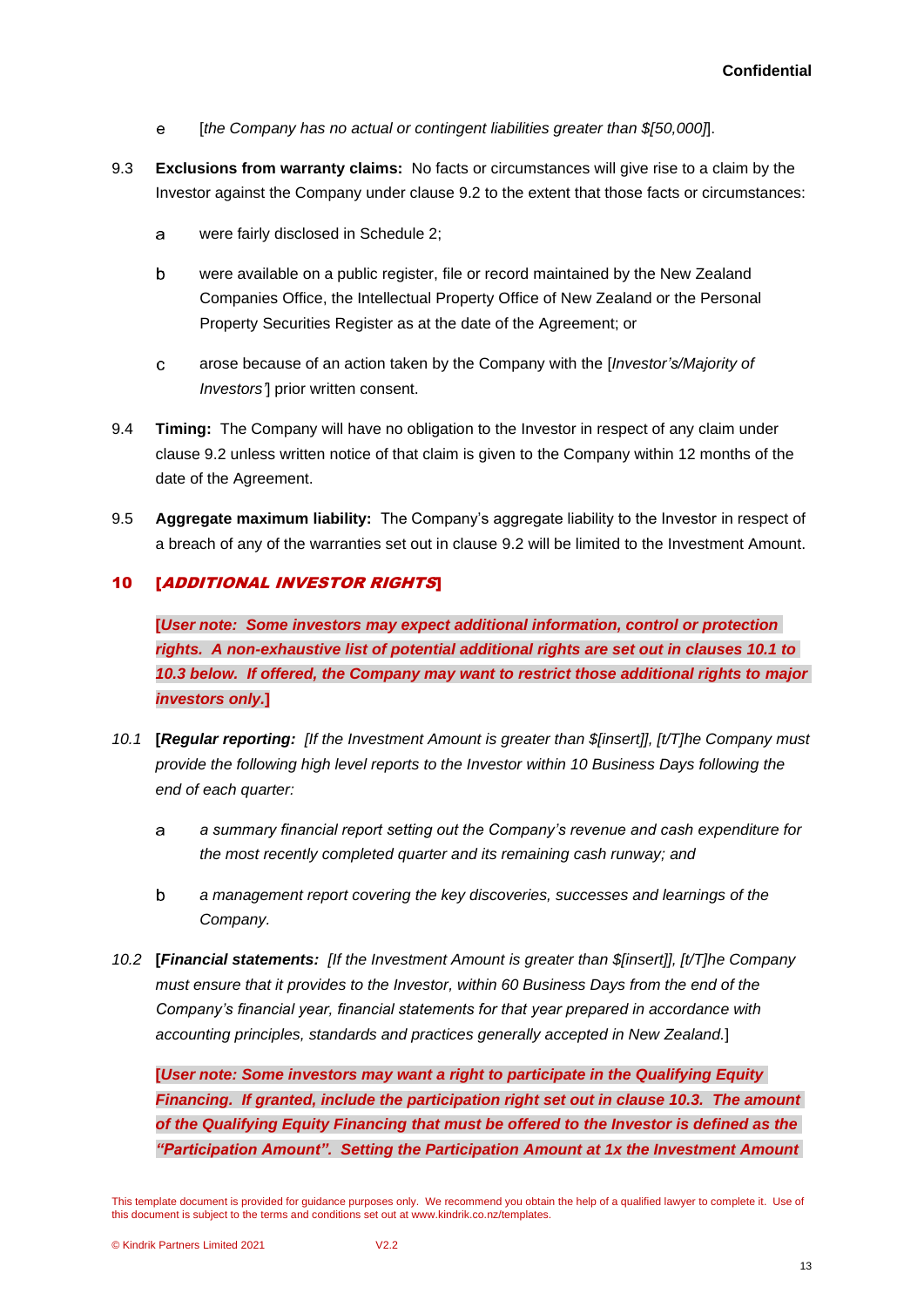*is most common, but you should consider how much of the Qualifying Equity Financing you will need to allocate to your incoming investors. It can be hard to manage the allocation of a Qualifying Equity Financing if too much of the round has to be offered to your existing investors.***]**

#### <span id="page-15-4"></span><span id="page-15-0"></span>*10.3* **[***Participation rights:*

a *Subject to clauses [10.3c,](#page-15-1) [10.3d,](#page-15-2) and [10.3](#page-15-0)[e,](#page-15-3) [if the Investment Amount is greater than \$[insert],] the Investor has the right to participate in the Qualifying Equity Financing, on the same terms and at the same price per Share as the investors under the Qualifying Equity Financing, by purchasing up to "X" Shares, calculated as follows:*

*X = A / B*

*Where:*

*A = the Participation Amount* 

- *B = the price per Share issued under the Qualifying Equity Financing.*
- *The Company must provide a written notice to the Investor in respect of the Qualifying*   $\mathbf b$ *Equity Financing specifying:*
	- i *the number, class and terms of the Shares offered, including the issue price and the maximum number of Shares that the Investor is entitled to purchase (calculated in accordance with clause [10.3a\)](#page-15-4);*
	- ii *the date (being not less than 7 days nor more than 28 days after the date of the written notice) by which the Investor must give an acceptance notice in writing to the Company stating whether the Investor wishes to purchase the Investor's entitlement or some lesser number of Shares.*
- <span id="page-15-1"></span>*The Investor has no right to be offered or issued any Shares under this clause [10.3](#page-15-0)*  $\mathbf{C}$ *unless the Company is satisfied (acting reasonably) that any offer or issue of Shares to the Investor will be exempt from compliance with relevant securities legislation.*
- <span id="page-15-2"></span> $\mathsf{d}$ *The participation rights in this clause [10.3](#page-15-0) may be waived by agreement of the [Investor/Majority of Investors] in writing.*
- <span id="page-15-3"></span> $\mathbf{e}$ *The provisions of clauses 10.3a to 10.3d apply only during the period following the date of the Agreement to the earliest of (i) completion of the Qualifying Equity Financing, or (ii)*  any Conversion, Liquidity Event, or repayment in full of the Investment Amount and all *accrued interest*.]

## 11 INDEPENDENT TRUSTEES

The liability of any independent trustee under the Agreement is not an unlimited or personal liability and instead is limited to the funds from time to time belonging to the trust on behalf of

This template document is provided for guidance purposes only. We recommend you obtain the help of a qualified lawyer to complete it. Use of this document is subject to the terms and conditions set out at www.kindrik.co.nz/templates.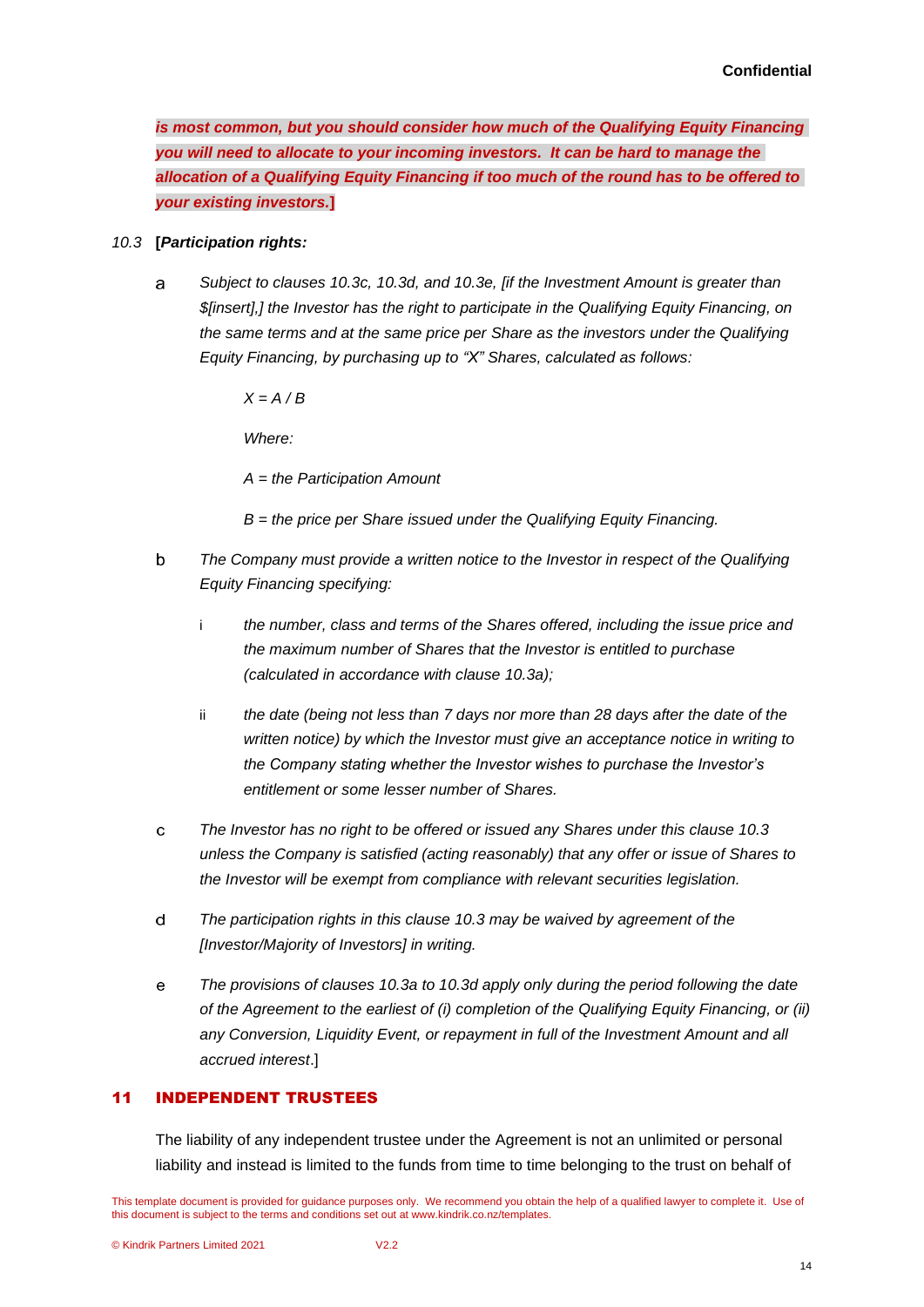which they have entered into the Agreement, in the proper course of the administration of that trust. In this clause, an **independent trustee** is any party who has signed the Agreement in their capacity as the trustee of a trust and who is not a beneficiary of the trust nor has any right to, or interest in, any of the assets of the trust except in their capacity as trustee of that trust.

### <span id="page-16-0"></span>12 GENERAL

**[***User note: Delete clause 12.1 if the Company does not wish to provide a "most favoured nation" clause (i.e. a right for the Investor to exchange the terms of this agreement for the terms of any other convertible instrument issued after the date of this agreement).***]**

- 12.1 **[***Subsequent instruments: If the Company issues any convertible instrument (other than share options issued to employees, directors or service providers) (Subsequent Instrument) at any time during the period following the date of the Agreement and prior to the earlier of any Conversion, Liquidity Event, or repayment in full of the Investment Amount and all accrued interest, the Company must provide the Investor with written notice of the terms of the Subsequent Instrument (including the conversion price) within 5 Business Days of the date of issue of the Subsequent Instrument. The Investor may elect, by written notice to the Company no later than 20 Business Days following the date of issue of the Subsequent Instrument, to exchange the terms of the Agreement for the terms of the Subsequent Instrument (except that the Investment Amount is to remain as set out in the Agreement in all cases).*]
- 12.2 **Confidentiality:** Each party must keep the Agreement and information it receives about the Company and its business in connection with the Agreement (**Confidential Information**) confidential, and must not use or disclose that Confidential Information without the prior written consent of the Company except to the extent that:
	- disclosure is required by law; a
	- $\mathbf b$ the relevant information is already in the public domain other than through the default of that party;
	- it is reasonably required to obtain professional advice; or C
	- $\mathsf{d}$ it is reasonably necessary in connection with any proposed:
		- **▲** financing of that party;
		- **▲** sale of that party's interest in the Company; or
		- sale of all or part of the business of, or the shares in, that party,

and the party receiving the Confidential Information has entered into confidentiality undertakings substantially the same as those set out in this clause.

This template document is provided for guidance purposes only. We recommend you obtain the help of a qualified lawyer to complete it. Use of this document is subject to the terms and conditions set out at www.kindrik.co.nz/templates.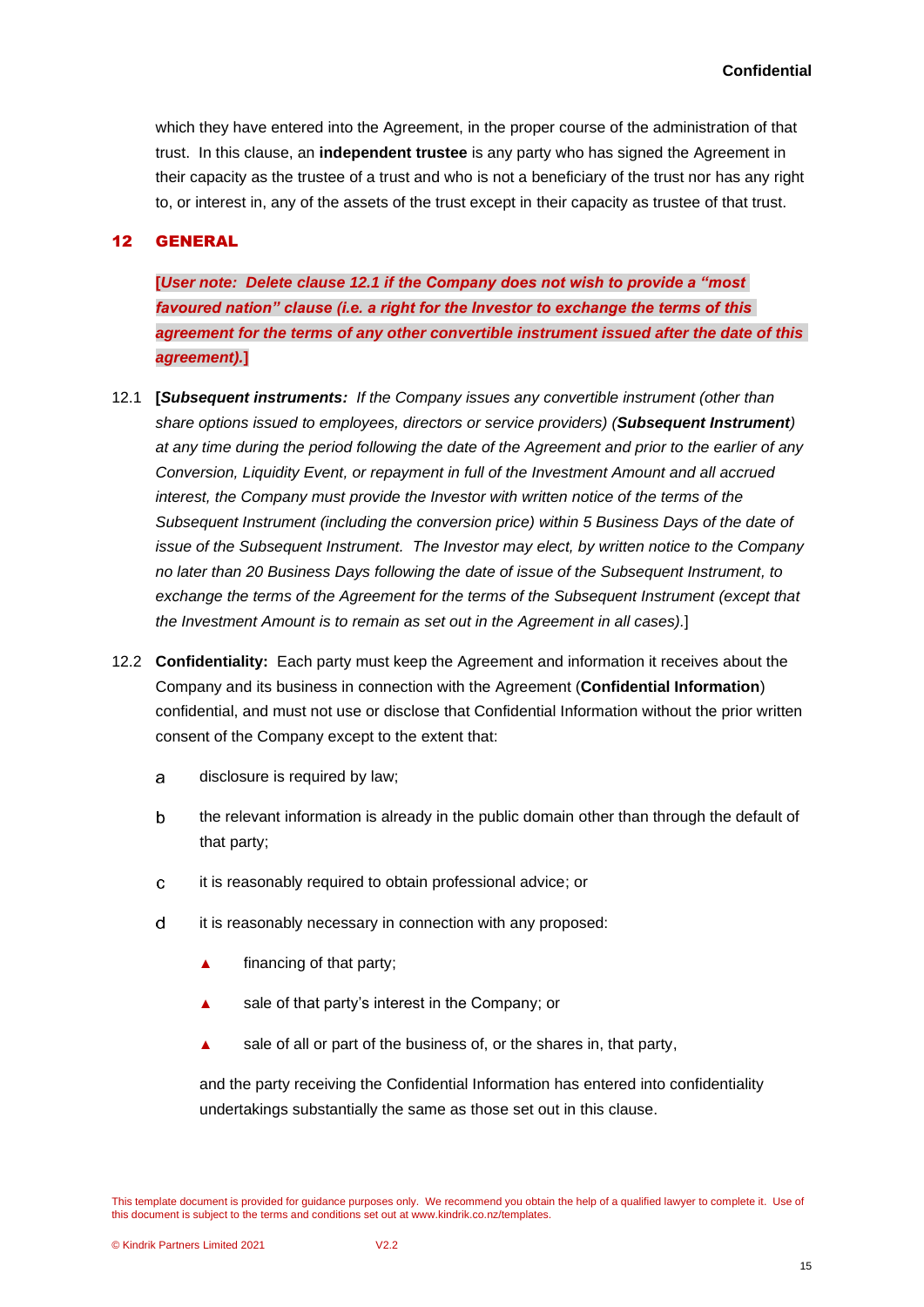- 12.3 **Notices:** All notices and communications given under the Agreement must be in writing and must be delivered personally, sent by post or sent by email to the address or email address set out in Schedule 1 (or at such other address as notified from time to time by the party changing its address).
- 12.4 **Time of service:** Any notice given under the Agreement will be deemed to be validly given:
	- a in the case of delivery, when received;
	- b in the case of posting, on the third Business Day following the date of posting; or
	- $\mathbf{C}$ if emailed, one hour after the email is sent unless a return email is received by the sender within that one hour period stating that the addressee's email address is wrong or that the message cannot be delivered,

provided that any notice received after 5 pm on a Business Day or on any day that is not a Business Day will be deemed to have been received on the next Business Day.

- 12.5 **Entire agreement:** The Agreement contains all of the terms, representations and warranties made between the parties relating to the matters dealt with in the Agreement and supersedes and cancels all prior discussions and agreements covering the subject matter of the Agreement. The parties have not relied on any representation, warranty or agreement relating to the matters dealt with in the Agreement that is not expressly set out in the Agreement, and no such representation, warranty or agreement has any effect from the date of the Agreement. Without limiting the previous sentence, the parties agree to contract out of sections 9, 12A and 13 of the Fair Trading Act 1986.
- 12.6 **Further assurances:** The parties must each sign all further documents, pass all resolutions and do all further things as may be necessary or desirable to give effect to the Agreement.
- 12.7 **Amendment: [***User note: Use the following if the Company is raising money from a single investor.***]** [*The Agreement may only be amended by agreement of the parties in writing.*] **[***User note: Use the following if the Company is entering into a series of agreements with multiple investors.***]** [*Each of the agreements in the Series are separate agreements. However, any term of all of the agreements in the Series may be amended and any term of all of the agreements in the Series may be waived, by agreement of the Company and the Majority of Investors in writing, except that clauses [2,](#page-8-1) [9,](#page-13-2) [10](#page-14-0) (subject to clause [10.3d\)](#page-15-2), and [12](#page-16-0) may not be amended or waived without the written consent of the Investor. Any waiver or amendment in accordance with this clause 12.7 is binding on the Company and each current and future investor in the Series.*]
- 12.8 **Waiver:** No exercise or failure to exercise or delay in exercising any right or remedy will constitute a waiver by that party of that or any other right or remedy available to it.
- 12.9 **No assignment:** No party may assign any of its rights or obligations under the Agreement without the prior written consent of the other party.

This template document is provided for guidance purposes only. We recommend you obtain the help of a qualified lawyer to complete it. Use of this document is subject to the terms and conditions set out at www.kindrik.co.nz/templates.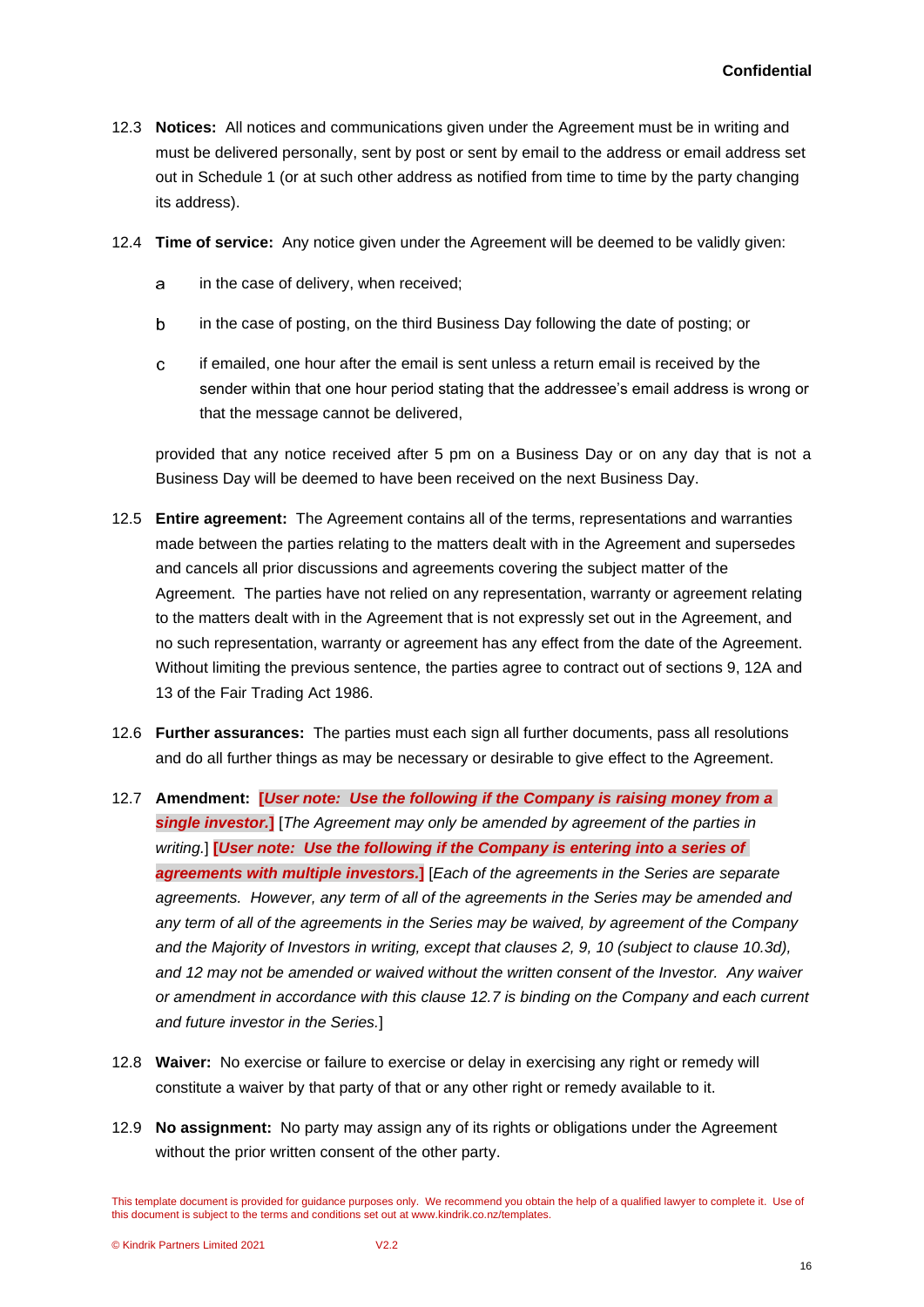- 12.10 **Costs:** Except as otherwise provided in the Agreement, the parties will meet their own costs relating to the negotiation, preparation and implementation of the Agreement.
- 12.11 **Partial invalidity:** If any provision of the Agreement becomes invalid or unenforceable to any extent, the remainder of the Agreement and its application will not be affected and will remain enforceable to the greatest extent permitted by law.
- 12.12 **Signature:** The Agreement may be executed in two or more counterparts, each of which is deemed an original and all of which constitute the same Agreement. A party may enter into the Agreement by signing and sending (including by email) a counterpart copy to each other party.
- 12.13 **Governing law and jurisdiction:** The Agreement will be governed by New Zealand law, and the parties submit to the non-exclusive jurisdiction of the New Zealand courts.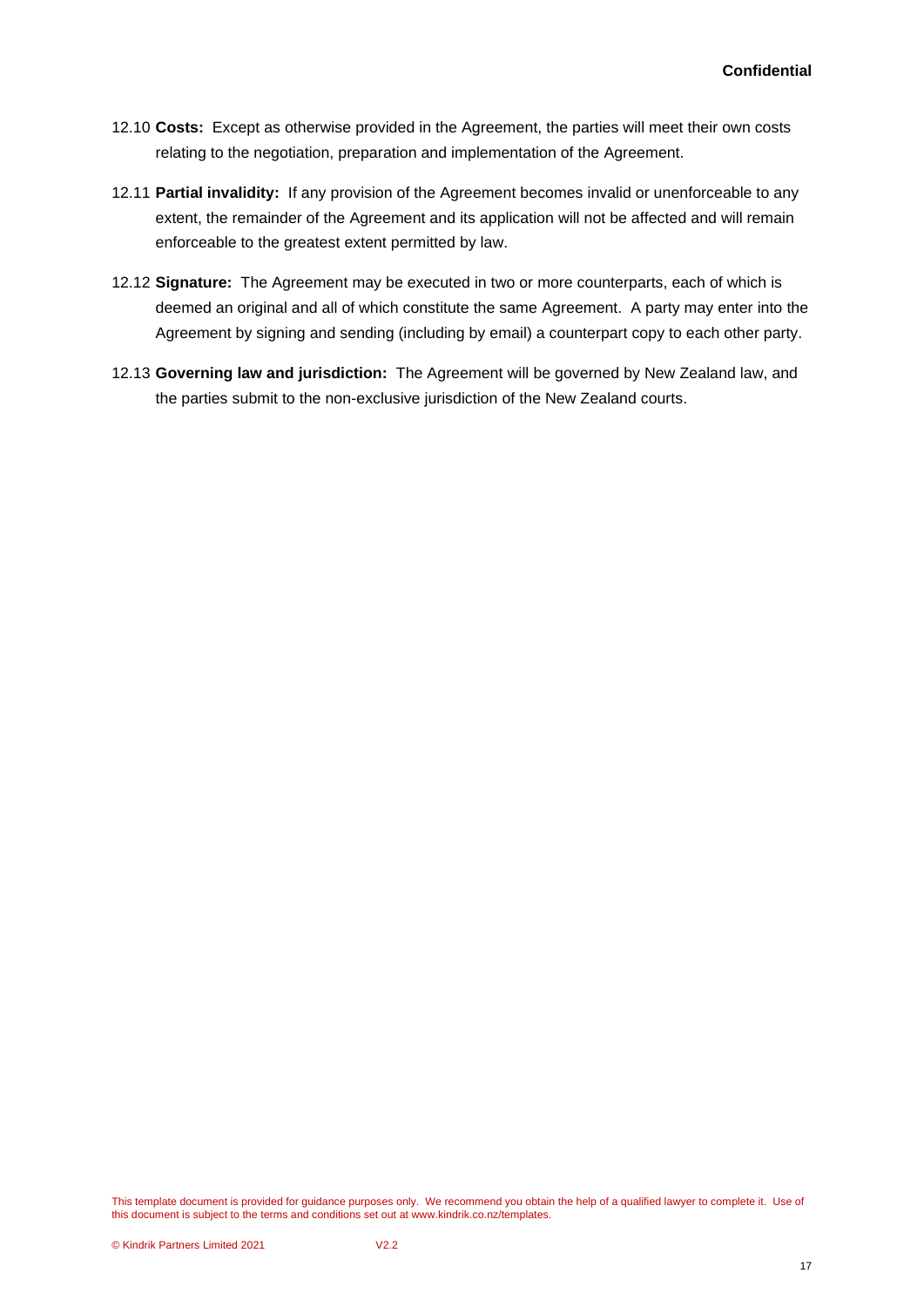#### SCHEDULE 1

### **Details for notices**

| <b>Company</b>        |          |
|-----------------------|----------|
| <b>Contact Name:</b>  | [insert] |
| <b>Address:</b>       | [insert] |
| <b>Email address:</b> | [insert] |

| <b>Investor</b>       |          |
|-----------------------|----------|
| <b>Contact Name:</b>  | [insert] |
| <b>Address:</b>       | [insert] |
| <b>Email address:</b> | [insert] |